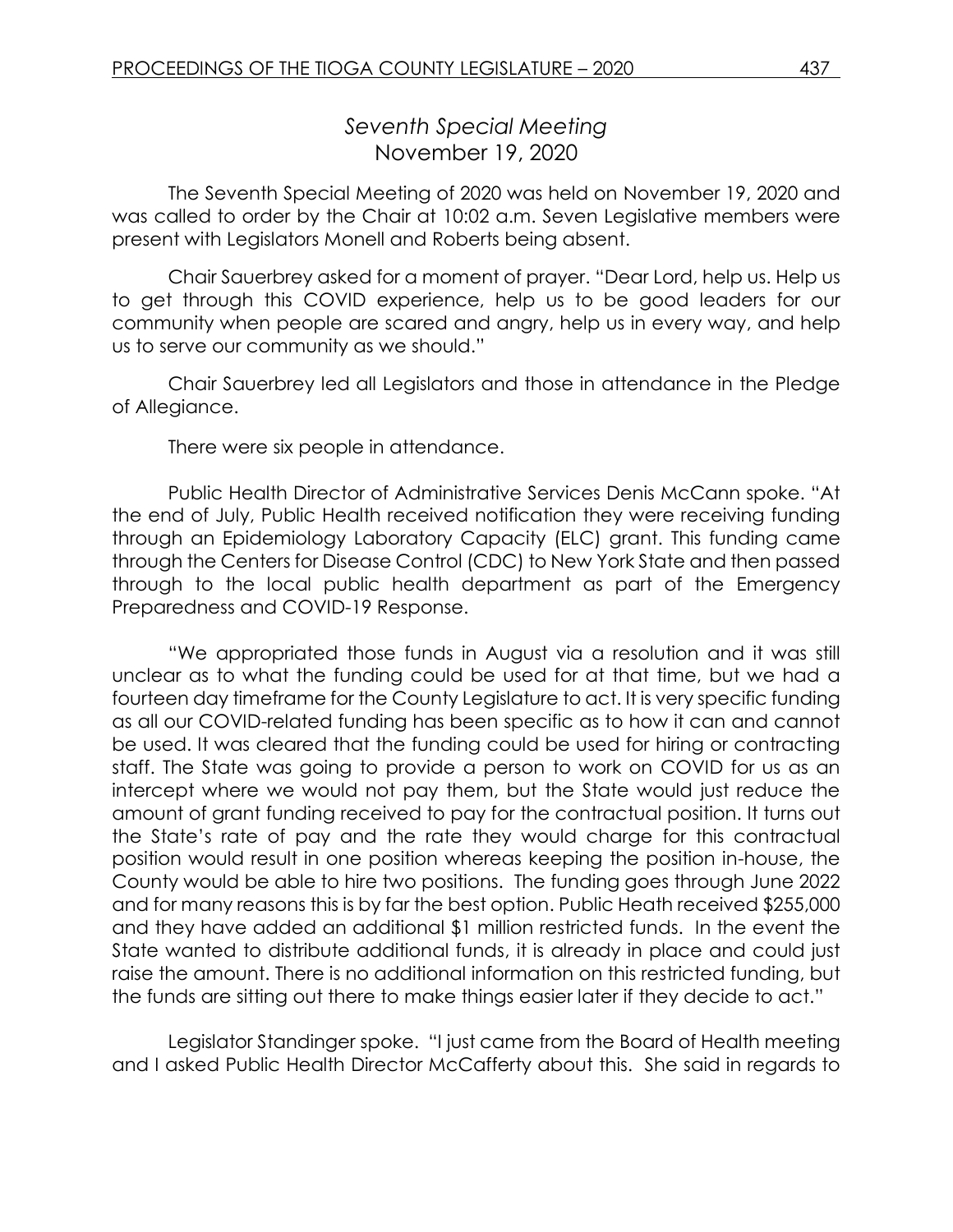the State providing a person there was a lot of strings attached, which made it very cumbersome to deal with."

Mr. McCann spoke. "This would have been a State contracted position following all of their employee rules, so they would not be able to work any extra hours or weekends without prior approval. They would be coming and going based on their contract and not necessarily the hours of the other staff. Currently, no one in Public Health is working a regular workday. Public Health does not know what weekends are anymore as they are just another day of the week. There were a lot of State restrictions. The State was also going to pay more than most of our County staff, as they use the same rate across the State. This was also another area of concern for staff morale. We could have made this work, but this is by far the best scenario for Tioga County.

"As of Monday of this week, we did not believe we would need to do a resolution for this, as this could have fallen under the Emergency Orders, but to be clear and consistent with other positions we are proceeding with this resolution and special meeting."

Chair Sauerbrey spoke. "This is good, as people need to understand what your office is looking like. Could you explain why the positions are called Public Health Educators?"

Mr. McCann spoke. "Our greatest resource of an educator is their skillset of being able to talk to the community and educate people, which is part of calling people to notify them of an exposure or that they actually tested positive. This skillset has been found to be resourceful for Public Health."

Legislator Standinger spoke. "It sounds to me like you guys did your homework and a lot of brainstorming."

Mr. McCann spoke. "We did and we worked with Personnel quite a bit and a lot of people from the State and it was not worthless time spent because we ended up achieving a much better deal. Personnel really helped make this work for the County and expedite the process."

Legislator Mullen spoke. "Even if we get into the tail-end of COVID, I am guessing there is going to be a tremendous amount of backlog work, accounting, statistical analysis, and other issues these people would be used beyond everybody in Tioga County being vaccinated."

Mr. McCann spoke. "The work would need to be COVID-related and it is very specific. They may use the additional \$1 million restricted funds for statistical epidemiology review, but right now, it is very specific. You cannot buy chairs for